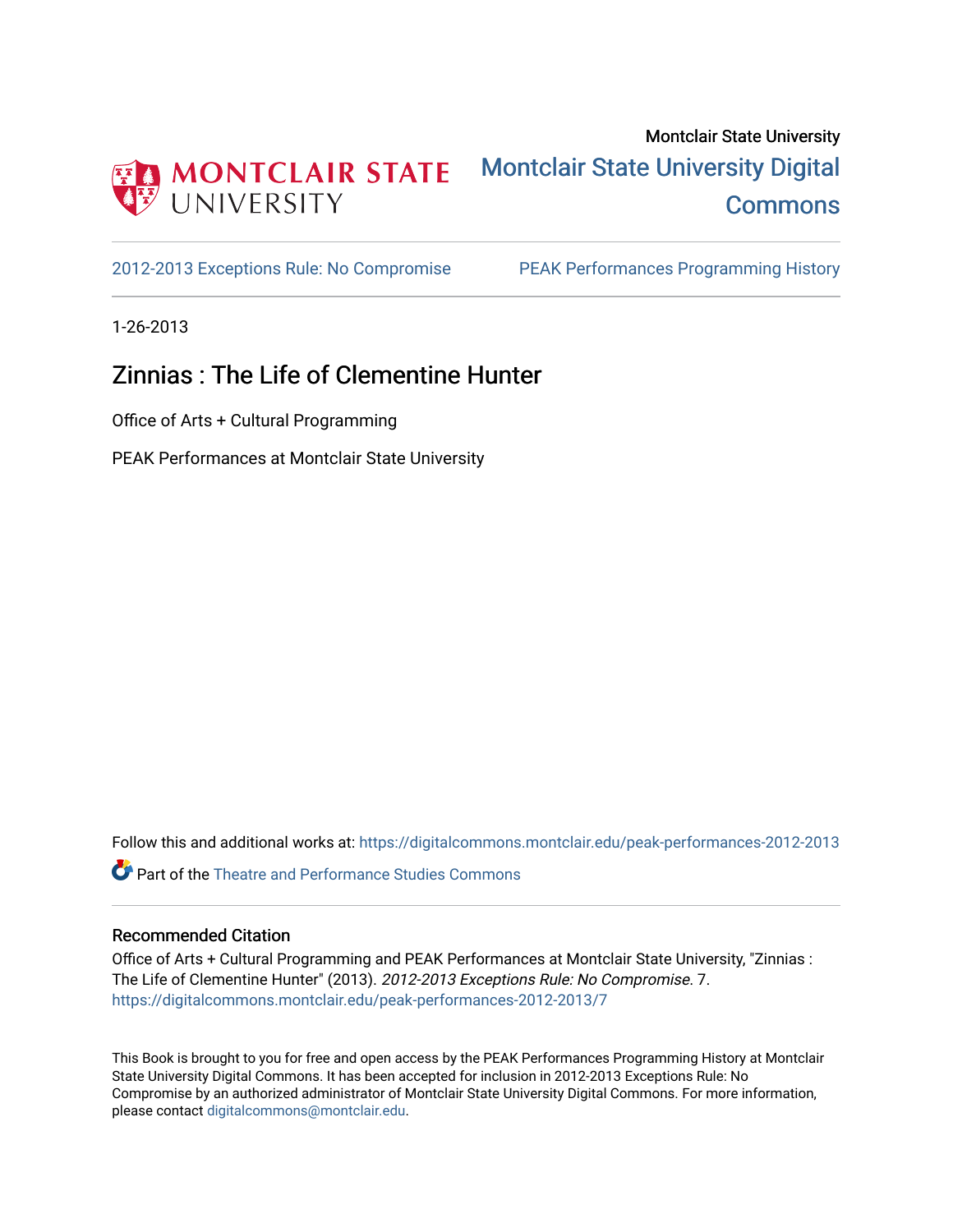## **ABOUT THE ARTISTS**

**Robert Wilson** (Concept/Direction/Set and Light Design) was described by the *NewYork Times* as "a towering figure in the world of experimental theater."Wilson, born in 1941 in Waco,TX, is among the world's foremost theater and visual artists. His works for the stage unconventionally integrate a wide variety of artistic media, including dance, movement, lighting, sculpture, music, and text. His images are aesthetically striking and emotionally charged, and his productions have earned the acclaim of audiences and critics worldwide. Wilson's awards and honors include two Guggenheim Fellowship awards (1971 and '80), the nomination for the Pulitzer Prize in Drama (1986), the Golden Lion for sculpture from the Venice Biennale (1993), the Dorothy and Lillian Gish Prize for lifetime achievement (1996), the Premio Europa award fromTaorminaArte (1997), election to the American Academy of Arts and Letters (2000), and Commandeur des arts et des lettres (2002), among others.

**Toshi Reagon** (Music Direction and Orchestration/Libretto and Music Composition) is a talented, versatile singer, composer, and musician with a profound ear for sonicAmericana—from folk to funk, from blues to rock. She masters each of these genres with vocal strategies that easily spiral and swoop from the expressively sinuous to the hardcharging, a combination of warmth and mischief. While her expansive career has landed her comfortably in residence at Carnegie Hall and Madison Square Garden, you can just as easily find Reagon turning out a music festival, intimate venue, or local club. She finds home on any musical stage. Reagon has had the pleasure of working with LizzWright,Ani DiFranco, Carl Hancock Rux, Nona Hendrix, Pete Seeger, Chocolate Genius, and many other amazing artists.Reagon performs solo and with her band of all-stars, BIGLovely, featuring Fred Cash, Robert Burke, and Adam Widoff.

Together with composer Philip Glass, he created the seminal opera *Einstein on the Beach.*With productions such as *Deafman Glance, KA MOUNTain and GUARDeniaTerrace, Life andTimes of Sigmund Freud, CIVIL warS, Death Destruction & Detroit,* and *A Letter for QueenVictoria,* he redefined and expanded theater.Wilson's collaborators include diverse writers and musicians such as Susan Sontag, Lou Reed, Heiner Müller, Jessye Norman, David Byrne, Tom Waits, and Rufus Wainwright. Wilson has also left his imprint on masterworks such as *The Magic Flute,*Wagner's *Ring Cycle, Madama Butterfly,Dreamplay, Peer Gynt,TheThreepenny Opera, Shakespeare's Sonnets,* and *Krapp's LastTape*.

**Opera Opera** Johnson Reagon on *The Temptation of Saint* Notable lists. **Opera** Reagon has collaborated as composer and music director with Urban BushWomen on *Bones and Ash,* Jane Comfort and Company on *Underground River* and *Asphalt,* LAVA on *We Become,* and with RobertWilson and Bernice

Clementine Hunter is one of the most important American artists of the 20th century. Self-taught, she produced thousands of paintings drawn from her experiences working and living on a southern cotton plantation during the last century. Her works hang in the Smithsonian Institution, the American Folk Art Museum, the African American Museum in Dallas, the Ogden Museum in New Orleans, the New Orleans Museum ofArt, and numerous other museums and private collections. Hunter's art will play a major role in the National Museum of African American History and Culture, scheduled to open on the Mall in Washington, DC, in 2015.

*Anthony*. She has been the recipient of a NYFA award for Music Composition and the Black Lily Music and Film FestivalAward for Outstanding Performance. She is a National Women's History Month honoree and the 2010 recipient of OutMusic's Heritage Award and 2012 Stonewall HonorsAward. Her latest release is *There and Back Again*. www.toshireagon.com

**Bernice Johnson Reagon** (Libretto and Music Composition) is a singer/composer/ producer, author, and cultural historian. Born in southwest Georgia, Reagon became a student leader during the Albany Civil Rights Movement, while in college during the early '60s, and performed on the initial national tour of the Student Nonviolent Coordinating Committee Freedom Singers. Reagon founded and for 30 years led the internationally renowned women's a cappella ensemble Sweet Honey in the Rock. Her work as scholar, producer, and score composer includes a number of documentary projects: music consultant for the EmmyAward–winning series *Eyes on the Prize* (Blackside/PBS) and *We Shall* **Overcome** (Ginger Productions); the Peabody Award–winning radio series *Wade in theWater: African American Sacred MusicTraditions* (National Public Radio and Smithsonian Institution); and the PeabodyAward–winning PBS film series on slavery *Africans in America*.

Her initial collaboration with Robert Wilson was as composer and librettist of the opera *The Temptation of Saint Anthony* (2003 premiere in Germany). Reagon, with her strongest collaborator, daughter, composer/bandleader/ singer Toshi Reagon, and jazz pianist/composer JeriAllen, was the score composer of the HBO Peabody award–winning film *Beah:A Black Woman Speaks.* Her pioneering work as a scholar, teacher, author, and artist has been recognized with the Heinz Award for the Arts and Humanities (2003), the Leeway National Award for Women in the Arts (2000), the Presidential Medal for contribution to public understanding of the Humanities (1995), the MacArthur Fellowship (1989), and the 2009 Howard University Distinguished Alumni Award in Humanities, Music, and Civil Rights.

> **Jakob Oredsson** (Assistant Set Designer) is an artist and scenographer from Sweden. His work has been shown at the Moscow Museum of Modern Art, the National Gallery in Prague, Stoke Newington International Airport in London, the Watermill Center in New York, and

**Jacqueline Woodson** (Book) is a threetime Newbery Honor winner—in 2006 for *ShowWay,* in 2008 for *Feathers,* and in 2009 for *AfterTupac and D Foster.Hush* and *Locomotion* were both National BookAward finalists. She has been recognized by the Coretta Scott King BookAwards Committee for *I Hadn't Meant to TellYouThis, From the Notebooks of Melanin Sun,* and *Locomotion*. *From the Notebooks of Melanin Sun* and *I Hadn't Meant toTellYouThis* both received Jane Addams Peace Award Honors. Her highly acclaimed novel *Miracle's Boys* won the Coretta Scott KingAward and the *Los AngelesTimes* Book Prize and aired as a miniseries directed by, among others, Spike Lee. Her work has appeared on numerous Best

Books and Notable lists.

## **PROGRAM NOTES**

Hunter was born Clémence Rubin in 1887 on Hidden Hill cotton plantation near Cloutierville, Louisiana. Her parents were sharecroppers in the fertile region that took its name from the oxbow lake known as Cane River.When Hunter was a teenager, her father gave up sharecropping to take a job that paid wages and moved his family to Melrose Plantation, one of the largest and most successful farms in the region.

Hunter continued to live on or near Melrose for the rest of her life. She toiled in the cotton fields and pecan groves for most of her youth and then worked as a domestic servant when she approached middle age. In 1924, she married Emmanuel Hunter, who also worked at Melrose; over the years, she raised a family of five children on the plantation.

Sometime in the late 1930s, after age 50, Hunter began painting with the leftover brushes and oils discarded by New Orleans artistAlberta Kinsey, a frequent Melrose visitor. Without formal training, Hunter painted her observations and memories. Her paintings are recognized as visual narratives, telling the story of the African American and Creole people who lived and worked on and around the plantation until their labor was replaced by mechanization after World War II. Even as recognition of her work grew, Hunter never left her home in the Cane River Valley. She continued to paint until a few days before her death on January 1, 1988, at the age of 101.

**Act 3** Scherzo: Cane River Valley on a Saturday night!

Melrose auction • Clementine and François leave the plantation • Northwestern State recognizes **Clementine** 

In 2006,Woodson was the youngest person ever to win the Margaret A. Edwards Award for Lifetime Achievement from the Young Adult Library Services Association. Her citation for that esteemed award states,"Woodson's sensitive and lyrical books reveal and give voice to outsiders often invisible to mainstream America." Her other lifetime achievement awards include the 2004 ALAN Award, 2010 St. Katherine Drexel Award, and the 2012 Anne V. Zarrow Award. In 2009, she adapted her awardwinning novel *Locomotion* for the stage.The play was presented by the Performances for Young Audiences FamilyTheatre at the John F. Kennedy Center in Washington, DC, in 2010 and began a national tour in 2012.

**Lynsey Peisinger** (Assistant Director) is a Paris-based choreographer and performer. She has cast and trained performers for Marina Abramović in Moscow, Los Angeles, and Basel and is working on *The Life and Death of Marina* Abramović, directed by Robert Wilson. She recently presented performance works at RobertWilson's 2ndAnnual Berlin Benefit 2011, Hyères Fashion and Photography Festival, and KunstfestWeimar 2012. She received her MFA in choreography from the Dance Conservatory at Purchase College.

**Carlos Soto** (Costume Designer) has collaborated with RobertWilson since 1997 as a performer, designer, and assistant on numerous European and American productions and installations. Recent projects include the redesign of costumes for *Einstein on the Beach* and performing as the young Marina Abramović in *The Life and Death of Marina Abramović*. His various collaborations have spanned contemporary art and theater, having been presented at Performa 09, Moscow Museum of Modern Art, and the Guggenheim, among others.

**Scott Bolman** (Assistant Lighting Designer) previously collaborated with RobertWilson on *The Odyssey* (National Theatre of Greece) and *KOOL* (Guggenheim Museum). Other recent projects include *FEAST* (Incubator Arts), *FiftyWays* (Chautauqua Theater Company), *We Play for the Gods* (Women's Project), *Brooklyn Village* (Roulette), *Song from the Uproar* (The Kitchen), *Brooklyn Babylon* (Brooklyn Academy of Music), ShenWei's performance at the *Q Confucius* exhibition (Rockbund Museum, Shanghai), and *Sty of the Blind Pig* and *The Understudy* (TheaterWorks Hartford). He was theatrical lighting consultant for Roulette performance space and the Barrow Street Theatre. He co-teaches design collaboration at Brown University and is a founding member ofWingspace Design Collective.

atAtelier Hotel Pro Forma and the Royal Library in Copenhagen. He received the Gold Medal for the Most Promising Talent in the Student Section at the 2011 Prague Quadrennial and has been artist in residence at theWatermill Center andAtelier Hotel Pro Forma. Oredsson received a BFA in Scenography at the Norwegian Theatre Academy, studied fine art at Central Saint Martins College of Art and Design in London, anthropology at Lund University in Sweden, and architecture atThe Cooper Union in NewYork. Currently he is a master's student of architecture at the Pratt Institute in NewYork.

**Campbell Young Associates** (Hair and Make-up Designer) LucVerschueren, Campbell Young, and their team have designed for *Spider-man, La Bête, Billy Elliot*, and *Mary Stuart* on Broadway and *Breakfast atTiffany's, Love Never Dies,Oliver, Priscilla,* and *Lord of the Rings* in London. Operas include *Einstein on the Beach* (world tour), *Tristan und Isolde* (La Scala), *From the House of the Dead* (Vienna Festival), and the *Ring Cycle* (Tokyo), as well as designs for English National Opera, Scottish Opera, and Netherlands Opera. Exhibitions include *Les Liaisons Dangereuses* at NewYork's Metropolitan Museum ofArt.

**Millicent Johnnie** (Scherzo Choreographer) choreographed *Scary Movie 5, Symphony for the Dance Floor* national tour, *The Burning* (Under the Radar Festival, PublicTheater), and Universes' *Party People* (The Oregon Shakespeare Festival) and for The Yard at Lincoln Center and Kennedy Center Millennium Stage, among others. She has worked with directors Peter Sellars, Malcolm D. Lee, Rhodessa Jones, and Patricia McGregor. Her music credits include Grammy-winning artists Bill Summers and Los Hombres Calientes, Usher and Chrisette Michele. She serves on the dance faculty at Southern Methodist University and was the resident choreographer and rehearsal director of the Urban BushWomen. She holds a BFA and MFA in dance from Florida State University.

**Jane Rosenbaum** (Stage Manager) is a freelance stage manager recently relocated to Miami. She has worked with Robert Wilson on *Snow on the Mesa,The Life and Death of Marina Abramović,* and *Einstein on the Beach*. She was production manager for the Martha Graham Dance Company and Island Moving Company. She holds an MFA in Theatre Practice from the University of Exeter, UK.

**Shelby-Allison Hibbs** (Assistant Stage Manager) is a freelance director, stage manager, and teaching artist and holds an MFA in Directing from Baylor University. She has worked with Jim Findlay's BOTANICA,The Wooster Group, Adrienne Westwood, Slant Theatre Project, Target Margin Theatre, Ctown, and The Berkshire Theatre Group and as teaching faculty with The Shakespeare Theatre of New Jersey.



## **PRODUCTION STAFF**

Associate Production Manager **Neal Wilkinson**

AdvanceTechnical Director **Colin Van Horn** Automation **Ryan Osborn** Automation Consultant **Benjamin Merrick** Rigging Supervisor **Janet Clancy** Scenic Charges **Laura Nesson, Shana Siegel** ScenicArtists **CJ Fore, Travis George, Valerie Light, Michael Minahan, Daniel Minzer, Megan Watters** Set Construction **Cordero Acevedo, Scott A. Blackburn, Andrew Boyle, Timothy DiGregorio, Nathaniel Dobson, Anthony Gleason, Harrison Goodbinder, Simon Harding, William Kennedy, Jeremy Lydic, Alfredo Macias, Rebecca McAusland, Daniel Minzer, Jesse Monahan, Paul Peers, Jony Perez, Taylor Riccio, Philip Rossi, Courtney Smith, Brandon Alan Smith, Stephen Sury, Rocco Terranova, Colin Van Horn, Dan Walsh** Props **Valerie Light, Michael Minahan** Scenic and PropsAssistant **Ronit Levin-Delgado** Department ofTheatre and Dance. Master Electrician **Ryan Osborn**

Assistant Master Electrician **David O. Smith** Production Electricians **Rebecca Buck, Laura Chrismon, Jason Flamos, Elizabeth Flynn, Sam Gordon, Daniel Minzer, Adrianna Perlman, Ben Weill** SoundTechnician **Marc Critelli** Assistant Costume Designer **Magdalena Klashnja** Costumes Constructed by **Magdalena Klashnja, Clare McEwan, Shu Qin Chen, Vidalina Quiñones, Melanie Rudolph** Wardrobe Supervisor **Kristine Biglin** WardrobeAssistants **AraBella Fischer, Amanda Jenks** Hair and Make-upAssistant **Karine Ivey** ChoreographyAssistant **Camille Cucjen** Company Manager **Stacey Boggs** Assistant to Mr.Wilson **Julian Mommert** Casting by Mungioli Theatricals: Arnold J. Mungioli, Lindsey Bristol, and James Dieffenbach.

Special thanks toArt Shiver and to Montclair State's



## **SYNOPSIS**

## **Prologue**

## **Act 1**

Early life: from school to the cotton fields • Introducing Cammie Henry

## **Act 2**

Domestic work in the "Big House" • Clementine helpsAlberta Kinsey • Francois Mignon encourages Melrose's new painter

## **Act 4**

James Register spreads the news • Death moves through theValley • Clementine gets an exhibition

## **Act 5**

**Epilogue**